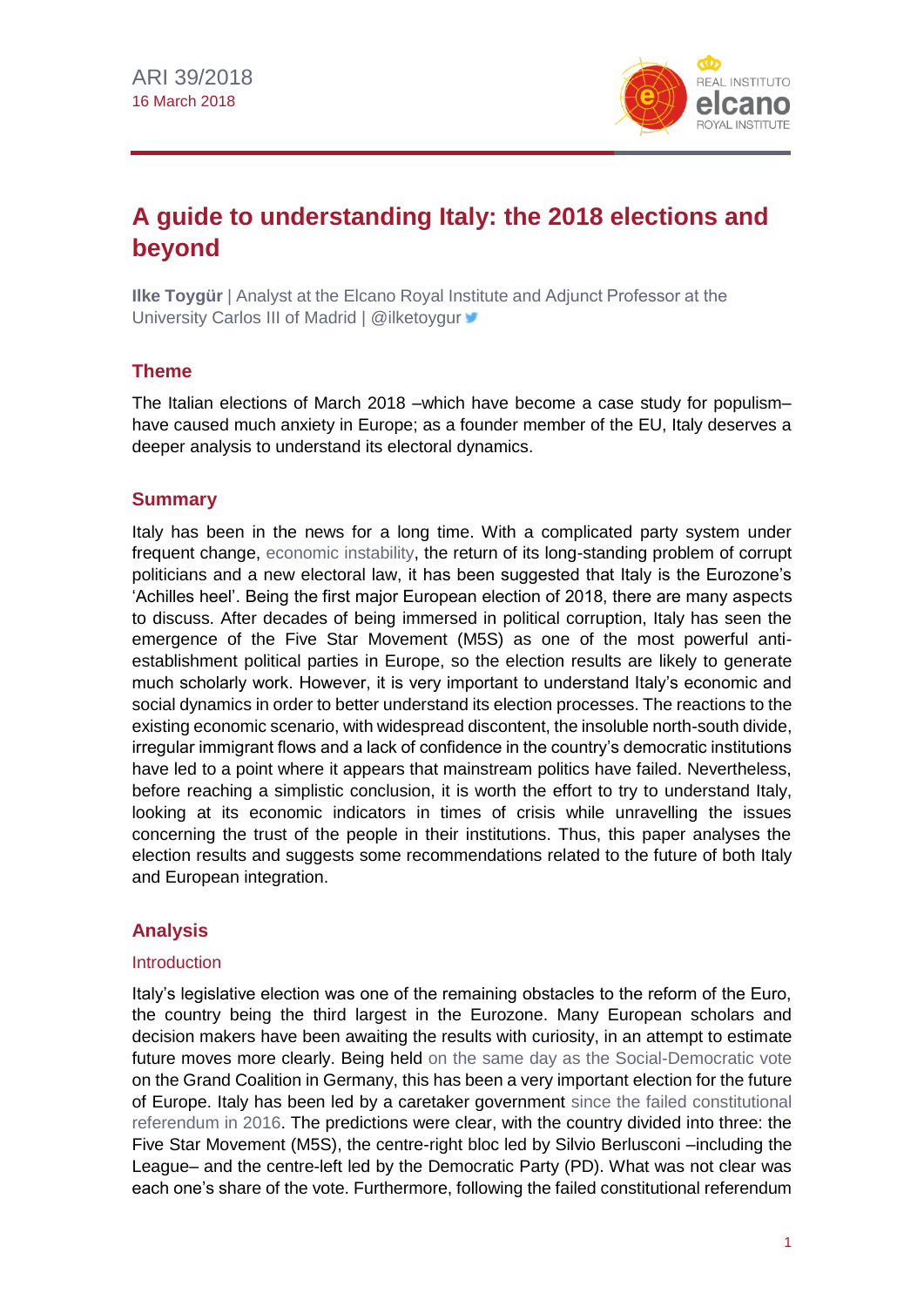of 2016, the election was a test run for the new electoral system, the so-called *Rosatellum bis* of 2017, in which almost 37% of the seats are allocated using a first-pastthe-post system and the rest using a proportional method, also including the seats allocated to Italians abroad.

This paper first looks at [Italy's economic indicators,](http://www.realinstitutoelcano.org/wps/portal/rielcano_en/contenido?WCM_GLOBAL_CONTEXT=/elcano/elcano_in/zonas_in/commentary-puig-sanchez-italy-and-spain-tales-of-two-countries) which may help to gauge the current situation. Then it analyses the trust indicators and compares them to other southern European countries. All this provides a framework to better understand [the election](https://www.theguardian.com/world/ng-interactive/2018/mar/05/italian-elections-2018-full-results-renzi-berlusconi)  [results of 4 March 2018.](https://www.theguardian.com/world/ng-interactive/2018/mar/05/italian-elections-2018-full-results-renzi-berlusconi) Before concluding, it comments on the results of the election and speculates on the possibilities of a coalition, since the result has been a hung parliament.

# Italy's economic indicators

The economic crisis in Europe has mostly affected the continent's southern countries. With very high levels of unemployment in addition to increasing inequality, the resulting social change and unrest have been unavoidable and have also affected their current party systems. In some cases, the change has been sharper than in others. Italy, historically a multiparty system country, has had its fair share of change. The disappointment regarding the economy helps explain the anger felt by Italian society and the wish to penalise the mainstream political parties. Italy's main economic indicators since 2004 are shown in Figure 1.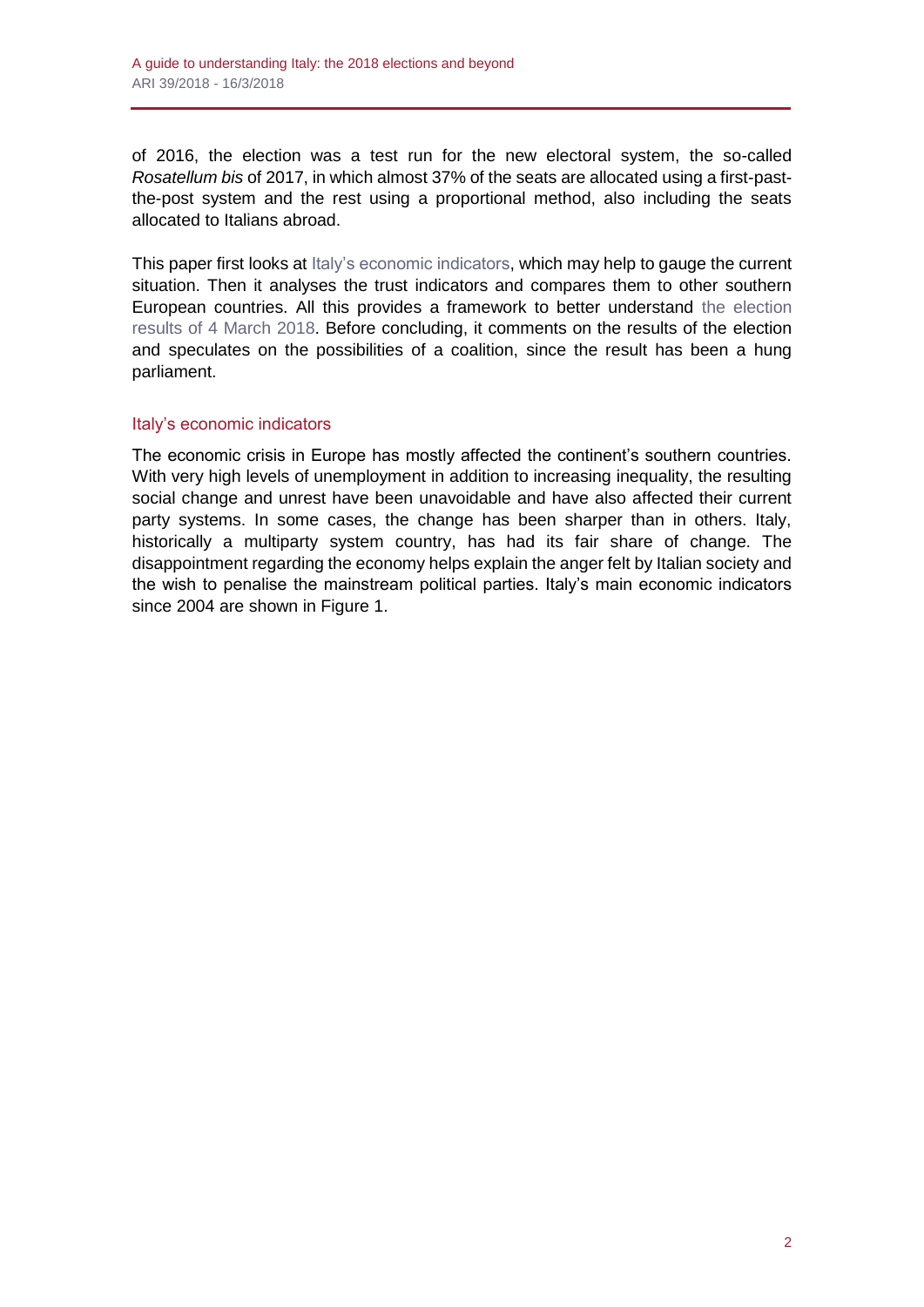| Year | <b>Unemployment</b><br>rate | Youth<br>unemployment<br>Rate | <b>Government</b><br>debt-to-GDP | <b>GDP</b><br>growth rate | Gini<br>coefficient |
|------|-----------------------------|-------------------------------|----------------------------------|---------------------------|---------------------|
| 2004 | 8.0                         | 23.5                          | 100.1                            | 1.6                       | 32.9                |
| 2005 | 7.7                         | 24.1                          | 101.9                            | 0.9                       | 32.7                |
| 2006 | 6.8                         | 21.8                          | 102.6                            | 2.0                       | 32.1                |
| 2007 | 6.1                         | 20.4                          | 99.8                             | 1.5                       | 32.0                |
| 2008 | 6.7                         | 21.2                          | 102.4                            | $-1.1$                    | 31.2                |
| 2009 | 7.7                         | 25.3                          | 112.5                            | $-5.5$                    | 31.8                |
| 2010 | 8.4                         | 27.9                          | 115.4                            | 1.7                       | 31.7                |
| 2011 | 8.4                         | 29.2                          | 116.5                            | 0.6                       | 32.5                |
| 2012 | 10.7                        | 35.3                          | 123.3                            | $-2.8$                    | 32.4                |
| 2013 | 12.1                        | 40.0                          | 129.0                            | $-1.7$                    | 32.8                |
| 2014 | 12.7                        | 42.7                          | 131.8                            | 0.1                       | 32.4                |
| 2015 | 11.9                        | 40.3                          | 131.5                            | 0.8                       | 32.4                |
| 2016 | 11.7                        | 37.8                          | 132                              | 0.9                       | 33.1                |
| 2017 | <b>NA</b>                   | <b>NA</b>                     | 134.7 (Q1)                       | <b>NA</b>                 | <b>NA</b>           |

#### **Figure 1. Economic indicators in Italy since 2004**

Source: the author, based on Eurostat.

To put things into perspective, prior to the crisis Italy was a low-productivity and lowgrowth country. As a giant in terms of the size of its economy and its government debt, Italy was singled out as the weak link in the European economy and the euro. As shown in Table 1, Italy had a massive debt-to-GDP ratio of 102.4% in 2008, being equal to over €1.6 trillion according to Eurostat (Eurostat, 2016). Additionally, it had low GDP growth and a chronic government-deficit problem. One of the reasons why Italy is a low-growth country with a huge debt ratio is that it is economically divided into two regions. As is well known, the north is highly industrialised and produces high-income competitive commodities for the export market; meanwhile, the south has low productivity, small or family firms and mostly agricultural producers. According to the September 2015 report of the Italian statistics agency (ISTAT), the difference in per capita GDP between south and central and northern Italy is so sharp that it is as much as  $43.7\%$  lower in the former.<sup>1</sup> Hence, the Italian government has to transfer resources from the north to the south to offset the deficit.

<sup>&</sup>lt;sup>1</sup> For more information see Istat Regional Accounts[, http://www.istat.it/en/archive/174771.](http://www.istat.it/en/archive/174771)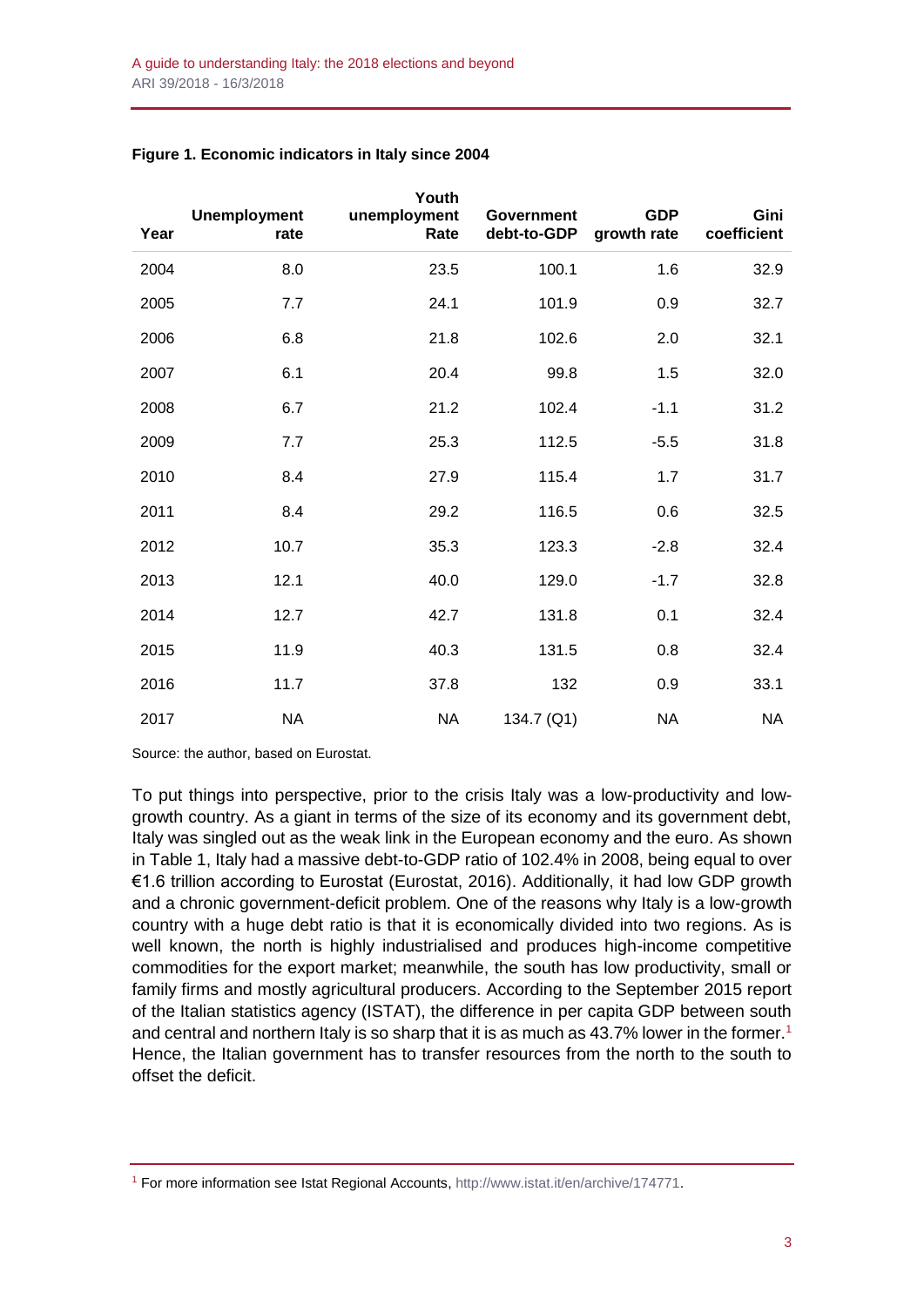Another reason for Italy's high debt is its long-standing tradition of tax evasion and its thriving underground economy. In order to understand the dimension of tax evasion in Italy, it is sufficient to look at the ISTAT reports that claim that one of every four Italians, or around 15 million people, failed to report any taxable income in 2011. Even former Prime Minister Silvio Berlusconi was accused of tax dodging and famously said that 'evasion of high taxes is a God-given right' (Bhatti *et al*., 2012). In parallel to this, the same trend can be seen more clearly in Italy's underground economy statistics. According to ISTAT, the Italian underground economy was valued at between 16.3% and 17.5% of GDP, totalling €275 billion in 2008. In 2013 the figures were still 11.9%, or €190 billion. The total non-observed economy (the underground and illegal economies) in the same year accounted for 12.9% of GDP, amounting to €206 billion (ISTAT, 2015).

Demography is a further problem. Italy has an aging population: in 2010 20.4% was aged over 65, compared with the EU-289's 17.5% average. The projected old-age ratio (between the projected number of persons aged over 65 and the projected number of persons aged between 15 and 64) was 31.2 in the same year and is projected to be 49.9 by 2040 (Eurostat, 2016). This raises the question of how Italy intends to pay the interest on its long-term bonds while the economically-active proportion of the population becomes increasingly smaller and the ratio of the economically dependent becomes steadily bigger.

In summary, before the crisis, Italy's massive debt load was perceived to be sustainable since Italian governments were traditionally able to pay interest repayments. However, the risk of contagion from other countries, given the fear that Italy's lack of potential growth in the near and long terms would prevent it from covering its debts. In 2011 Italian 10-year bond yields were over 7%, a similar borrowing cost to those that triggered bailouts in Greece, Portugal and Ireland (Henningsen, 2012). Even in the aftermath of the crisis, an article in *The Economist* named Italy's banks 'Europe's next crisis', underlining the extensive loan burden that, apparently, cannot be handled in 2016 (*Economist*, 2016).

In Italy's case, the crisis gave rise to a turbulent political environment that resulted in a change of government approved by the EU in order to implement the necessary reforms. The new 'technocratic' leader, Mario Monti, was assumed to be a 'guarantee in a political system characterised by high polarisation and hyper-partisanship' (Verney & Bosco, 2013). In effect, the EU wanted to manage all these risks while effectively interrupting Italian democracy. Thus, it is important to put into perspective the country's economic indicators along with aspects such as the trust in institutions in order to properly understand its electoral dynamics.

# Trust in democratic institutions

As shown in Figures 2 and 3, trust in democratic institutions at both the national and European levels has recorded a significant decline in Italy. The figures are important to understand the disenchantment with politics and the rise of anti-establishment parties and, although the focus here is on Italy, the same can be said of all southern European countries. What is specific to the Italian case, and not reflected in the graphs, is the parallel disappointment with the functioning of legal institutions, such as courts and other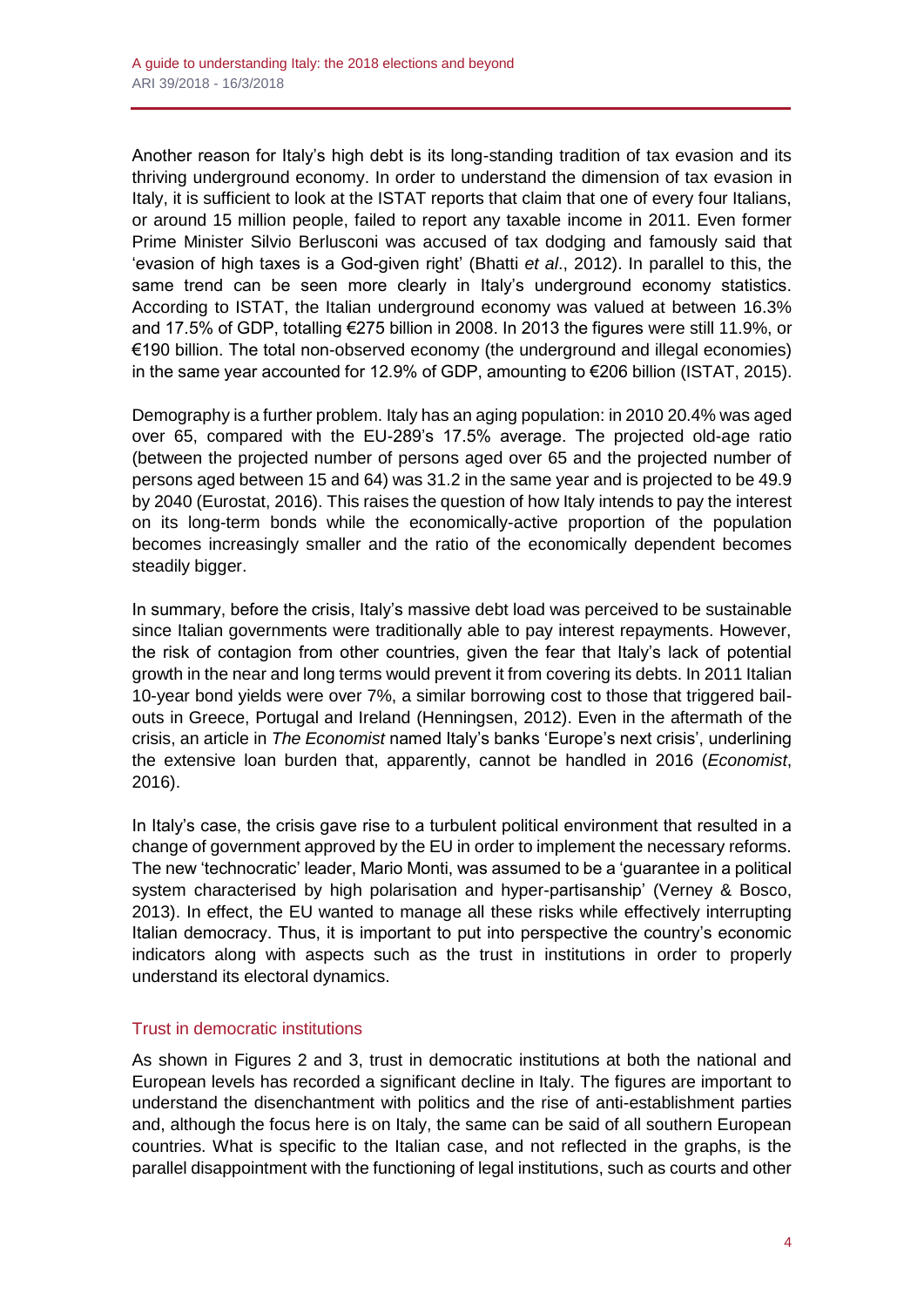administrative bodies. Adding the historical problem of the mafia into the equation, what has emerged is an enormous sense of frustration with democracy itself. This is even more visible in the south of the country, which is further afflicted by an endemic economic malaise. All these factors should be borne in mind when trying to understand Italy's election results.





Source: the author, based on Eurobarometer public opinion surveys.

In particular, trust in political parties in Italy is very low, making competition difficult for the mainstream political parties. This sense of frustration partly explains the rise of the *Movimiento 5 Stelle* as the most-powerful anti-establishment political party in the country.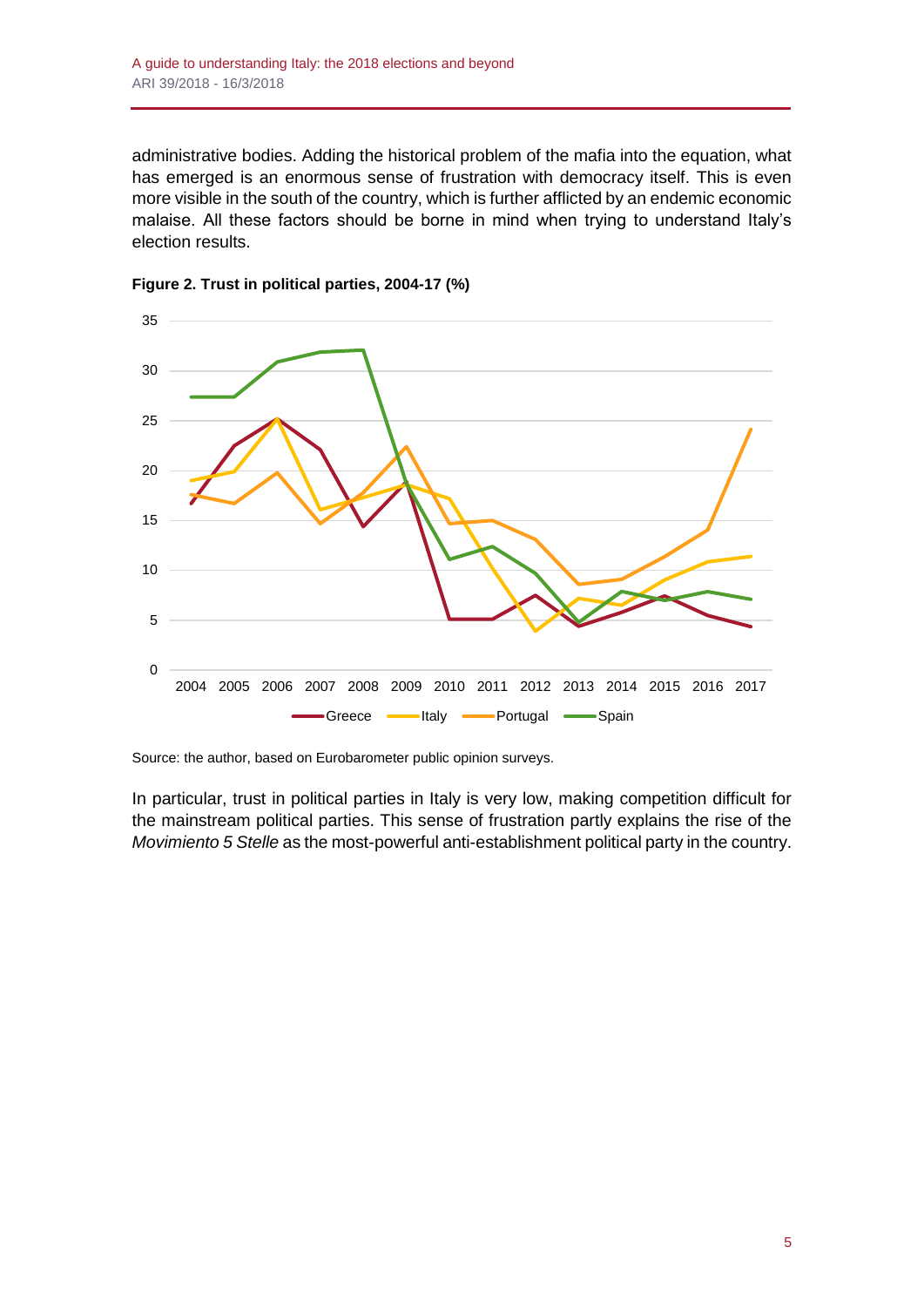



Source: the author, based on Eurobarometer public opinion surveys.

As shown in Figure 3, trust in the EU also recorded a decline, with the Union's management of the economic crisis causing a high level of a discontent. The numbers help understand the Eurosceptic discourse now adopted by political parties. It is clear that anti-Europeanism has been 'selling' well for obvious reasons, while the argument of 'taking back control' has mobilised an anti-euro discourse. Although these trust-related indicators have been very similar in all southern European countries, their impact on political parties and party systems have not been the same. For this reason, it is important to have a look at the history of electoral dynamics in Italy, which helps understand the results even better.

#### The history of electoral dynamics in Italy

The Italian case is striking since the EU essentially 'forced' a change in government by placing excessive pressure on Silvio Berlusconi, which finally led to the appointment of a technocrat, Mario Monti, as Prime Minister for 2011-13. While no new elections had been called, the country's main economic policies were decisively changed.

The severe austerity measures enforced by the technocrat Monti led to mass protests similar to those occurring in other parts of Europe. On 15 October 2011, as in other countries, tens of thousands of people gathered in Rome to protest against the austerity measures and the Troika's political influence. The demonstrations continued over the following years, as with the ['No Monti Day'](http://www.thejournal.ie/italy-protesters-stage-anti-austerity-no-monti-day-652642-Oct2012/) in October 2012, again protesting the unpopular measures implemented by the government, and the student protests against austerity cuts in education funding in November 2012. Finally, elections were called for 2013 with Italians returning to the polls to elect a new Prime Minister.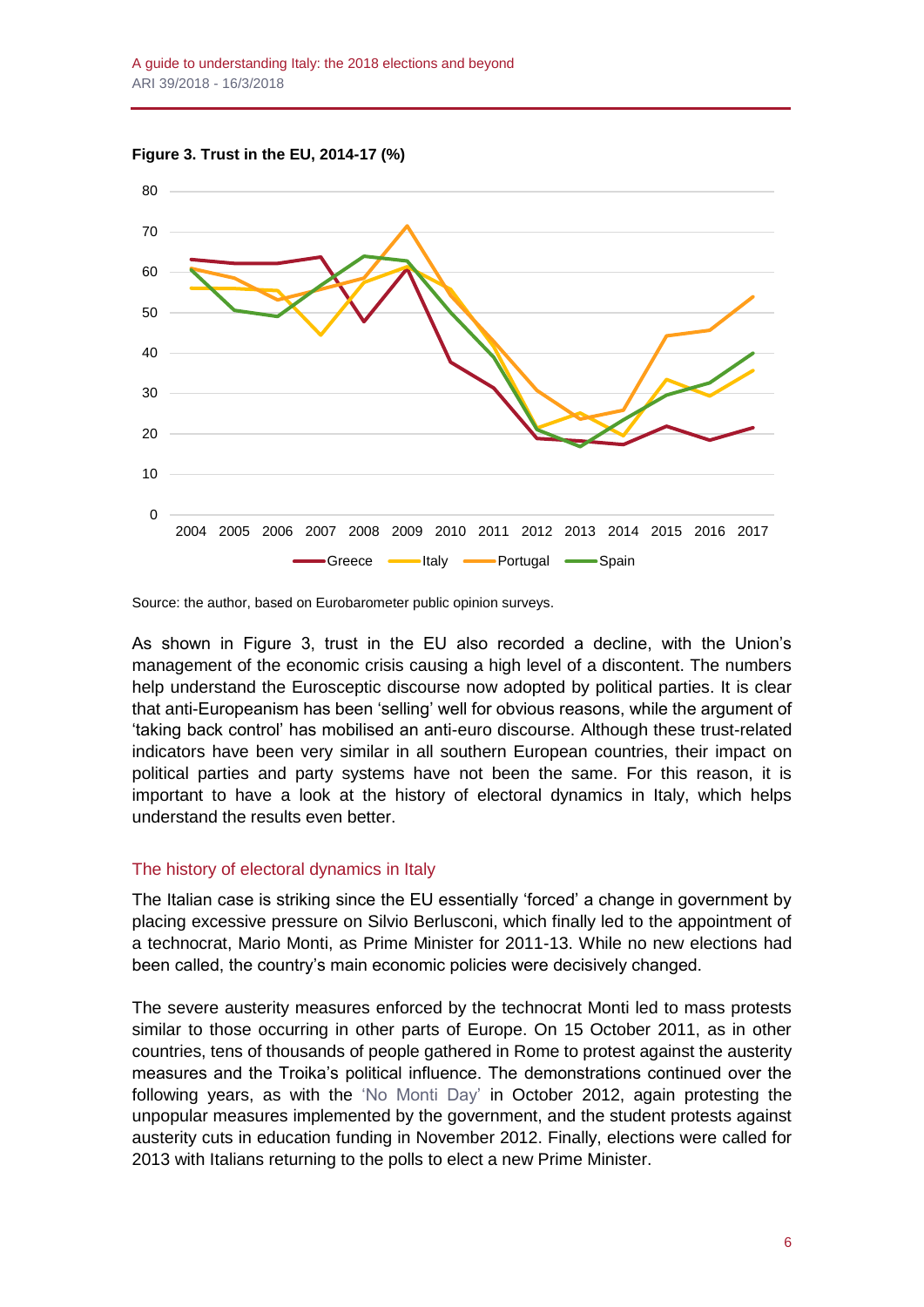Before looking at the actual results, it is important to comment on the background of the political party that gained the highest percentage of votes. Disaffected voters frequently turn against the existing mainstream political parties and support independents or antiparties, such as the *[Movimento Cinque Stelle](https://www.movimento5stelle.it/)* (M5S), founded in October 2009 by the popular comedian and blogger Beppe Grillo. M5S rejects ideological labels and claims to be neither on the left nor on the right. It advocates direct democracy on the grounds that the state has become disengaged from its citizens, supporting free Internet access and online participation in public meetings to make debate accessible to all as an alternative to representative democracy. In that respect, M5S identifies itself as a people's movement and not as a political party, functioning as an intermediary between citizens and political elites. The Italian party system had hitherto been characterised by the two traditional left- and right-wing coalitions –respectively, *Partito Democratico* (PD) and *Il Popolo della Libertà* (PdL)– until M5S entered the political arena. The two traditional parties had gained 70.6% of the total vote in the 2008 election. But in February 2013, their combined vote fell to 47%, while at 25.6% M5S became the leading political force, ahead of both the PD (25.4%) and Forza Italia (formerly PdL, 21.6%) (Nordsieck, 2016). An important reason behind M5S's success as an anti-party in the political system might be that both PD and PdL supported Monti's technocratic government when it was implementing highly unpopular reforms and austerity measures in the months before the election. As a result, Italian voters may have decided that the two main options in Italy's political system, regardless of their ideology, both shared responsibility and were equally powerless to confront an economic crisis. Thus, the importance of ideological considerations might have become a secondary consideration when voters evaluated their choices, which might have helped M5S since it distanced itself from both ideological labels (Vegetti *et al*. 2013).

# The election of 4 March 2018

According to the polls, M5S was to be the most voted single party, bearing in mind also that both left and right competed as part of blocs. What is surprising is the difference between the first and second most voted political parties. Furthermore, turnout was 73%, slightly less than in 2013 but also a clear sign of how important the elections were considered to be. As shown in Figure 4, the PD reflected the gradual decline common to social-democratic parties throughout Europe. Nevertheless, in the Italian case the decline is very much connected to the party's leader, Matteo Renzi. His ambition of holding a referendum without the necessary consensus in 2016 led to his resignation and significantly reduced his popularity. Thus, the decline in support for the PD is also attributable to this factor.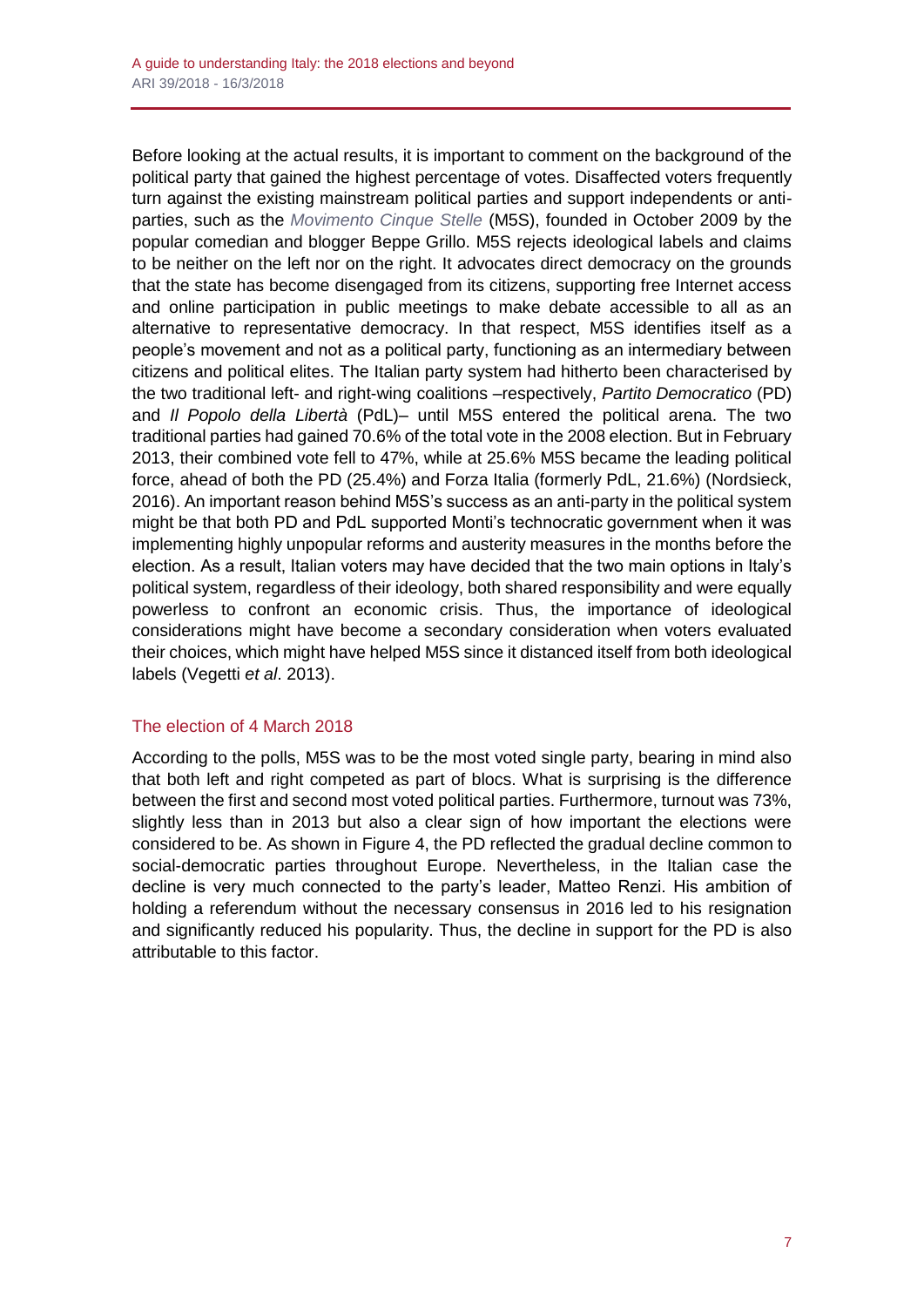| Abb.             | Name in Italian                              | Name in English           | <b>Party category</b>                                               | % 2018 | % 2013 |
|------------------|----------------------------------------------|---------------------------|---------------------------------------------------------------------|--------|--------|
| M <sub>5</sub> S | Movimento 5 Stelle                           | <b>Five Star Movement</b> | Anti-corruption<br>politics<br>Direct democracy<br>Environmentalism | 32.66  | 25.6   |
| PD               | Partito Democratico                          | Democratic Party          | Social democracy<br>Christian left                                  | 18.77  | 25.43  |
| LN               | Lega (Nord)                                  | (North) League            | Regionalism<br>Right-wing populism                                  | 17.37  | 4.09   |
| FI               | Forza Italia (II<br>Popolo della<br>Liberta) | Forward Italy             | Liberal conservatism<br>Christian democracy                         | 14.01  | 21.6   |
| <b>FDI</b>       | Fratelli d'italia                            | Brothers of Italy         | National<br>conservatism                                            | 4.35   | 1.96   |
| LEU              | Liberi e Uguali                              | Free and Equal            | Democratic<br>socialism                                             | 3.38   |        |
| +E               | +Europa                                      | More Europe               | Liberalism                                                          | 2.55   |        |
| <b>NCI</b>       | Noi con L'Italia                             | Us with Italy             | Christian democracy<br>Liberal<br>Conservatism                      | 1.3    |        |
| <b>SC</b>        | Scelta Civica                                | Civic Choice              | Liberalism                                                          |        | 8.30   |

#### **Figure 4. Italy's legislative elections, 2003 and 2013**

Note: only parties above the 3% threshold or bloc partners with vote shares above 1% cent are included.

Source: vote percentages are from official website of the *Dipartimento per gli Affari Interni e Territoriali* and party categories are from the Parties and Elections Database.

Looking at the overall situation, the right-wing bloc (*Forza Italia*, together with the extreme-right wing parties The League and Brothers of Italy and the centrist *Noi con L'Italia*) obtained the largest share of total votes, despite being insufficient to govern. The point to underline is that the League gained more votes than Berlusconi's *Forza Italia*. For that reason, the candidacy of the European Parliament's President, Antonio Tajani, was questioned, since Matteo Salvini was actually the most voted leader on the right. Time will show whether a coalition on the centre-right is possible, despite having gained only 37% of the vote.

In the leftist bloc (led by Matteo Renzi, together with the pro-Europe +Europa, Civica Popolare and Insieme) the numbers simply fail to add up. The only way that the PD can aspire to govern is through a possible coalition with M5S, leading to what could be called a different type of left-wing coalition. At any rate, even if opposed by Renzi, a possible coalition between the PD and M5S could open up a new era in Italian politics.

Both Matteo Salvini and the leader of the M5S, Luigi Di Maio, see themselves as the elections winners, lection, which will make them want to sit at any negotiations and take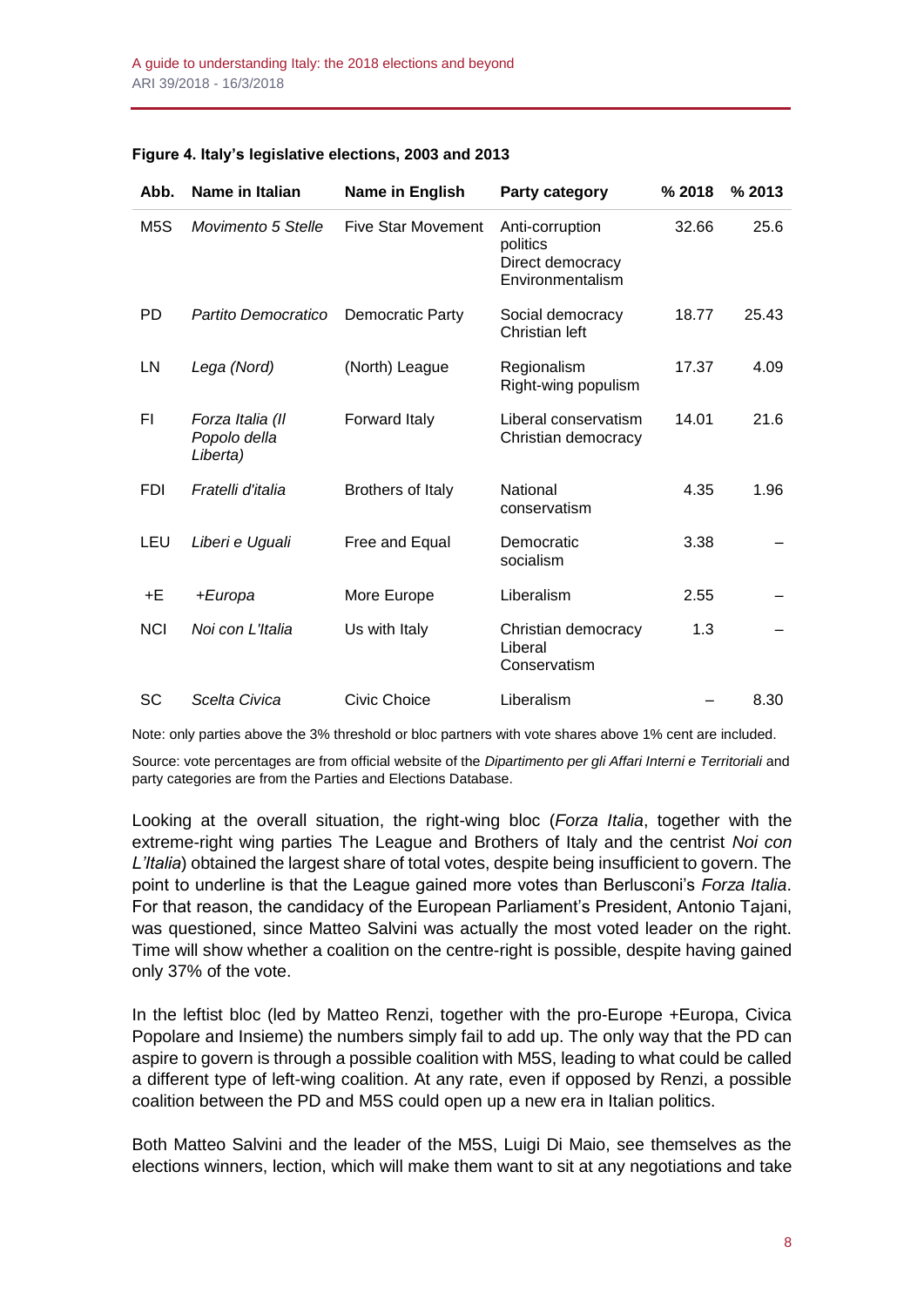part in the bargaining, despite M5S having rejected any pre-electoral agreements. The tricky point is that neither has ever governed at the national level and they have always been in the opposition. Success in policy making could be a new test for all antiestablishment parties. The major decision now for the President of the Republic, Sergio Mattarella, will be to decide who takes up the role of seeking to assemble some sort of coalition. Historically, in Italy the most voted party has always been included in the resulting government. Time will show if this will be a case of another historical first.

#### **Figure 5. Map of Italy according to election results**



# Italy election provisional results

Source: Financial Times.

Last but not least, for the future it is important to consider the country's electoral map and note the sharp contrast between north and south. It is clear that M5S mobilised the concerns of the citizens in the south and managed to convert them into votes.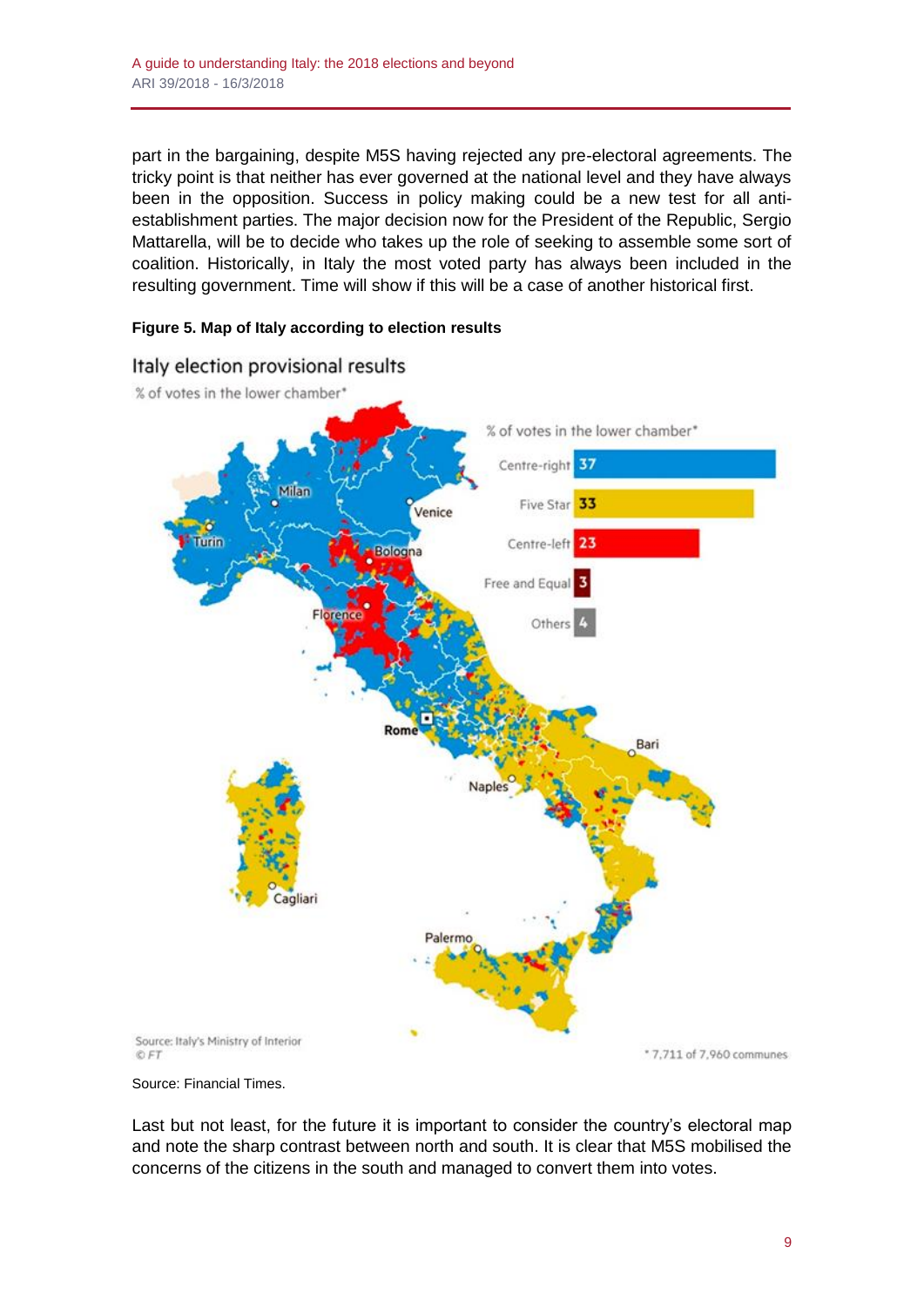In any case, Italy's 3% threshold has let in several political parties, although none have a majority to establish a government. For this reason, over the coming weeks there will be much bargaining behind closed doors but it remains to be seen whether the country will end up with a coalition or minority government or if its -by now weary and frustratedcitizens will have to return again to the ballot box.

# **Conclusion**

It will take time for Italy's hung parliament to work out a coalition that can govern the country. Even if this is the case, a snap election will remain another plausible option. In the meantime, it is important to put into perspective the relation between the Italian elections and European integration, in order to avoid future crises. There are various issues to highlight. First, Italy has had difficulties in meeting the EU's expenditure requirements and has for some time been cast in the role of scapegoat. The economic crisis of 2008 did not help to improve the situation. One of the important election pledges of the right-wing political parties was to 'take back control' of the economy. For this reason, in future the Union's economic and monetary policies should be designed while bearing in mind the possible repercussions on the domestic sphere.

Secondly, Italy has felt very alone when trying to cope with irregular immigration. Along with Greece, it is the country with the highest rate of irregular migrant arrivals on its shores but has received little of the solidarity it needed from the EU. As elsewhere in Europe, this has played right into the hands of the right-wing parties and will continue to do so if there are no improvements in the future.

Last but not least, a dwindling level of trust in institutions together with a growing disenchantment with politics explain a lot about the Italian voting preferences. The difference between the 'old parties' –FI and PD– and the 'new parties' is a symptom of this disenchantment –although admittedly the League (the extended version of Lega Nord) is not exactly a new political party, since it was established in 1991 and has been consistently repeating its extreme discourse since then–.

So… What next? The newly elected Parliament will meet for the first time on 23 March and choose the leaders of the Chamber of Deputies and the Senate. Then the bargaining to create a new government will begin, but it will not be easy to design a winning coalition. In any case, the M5S will face a tough test: to become a strong partner in the government and shift its discourse from opposition rhetoric to policy making. If it fails, the right-wing bloc will set about seeking a partner. In any case, the political situation is likely to remain unsettled for some time longer